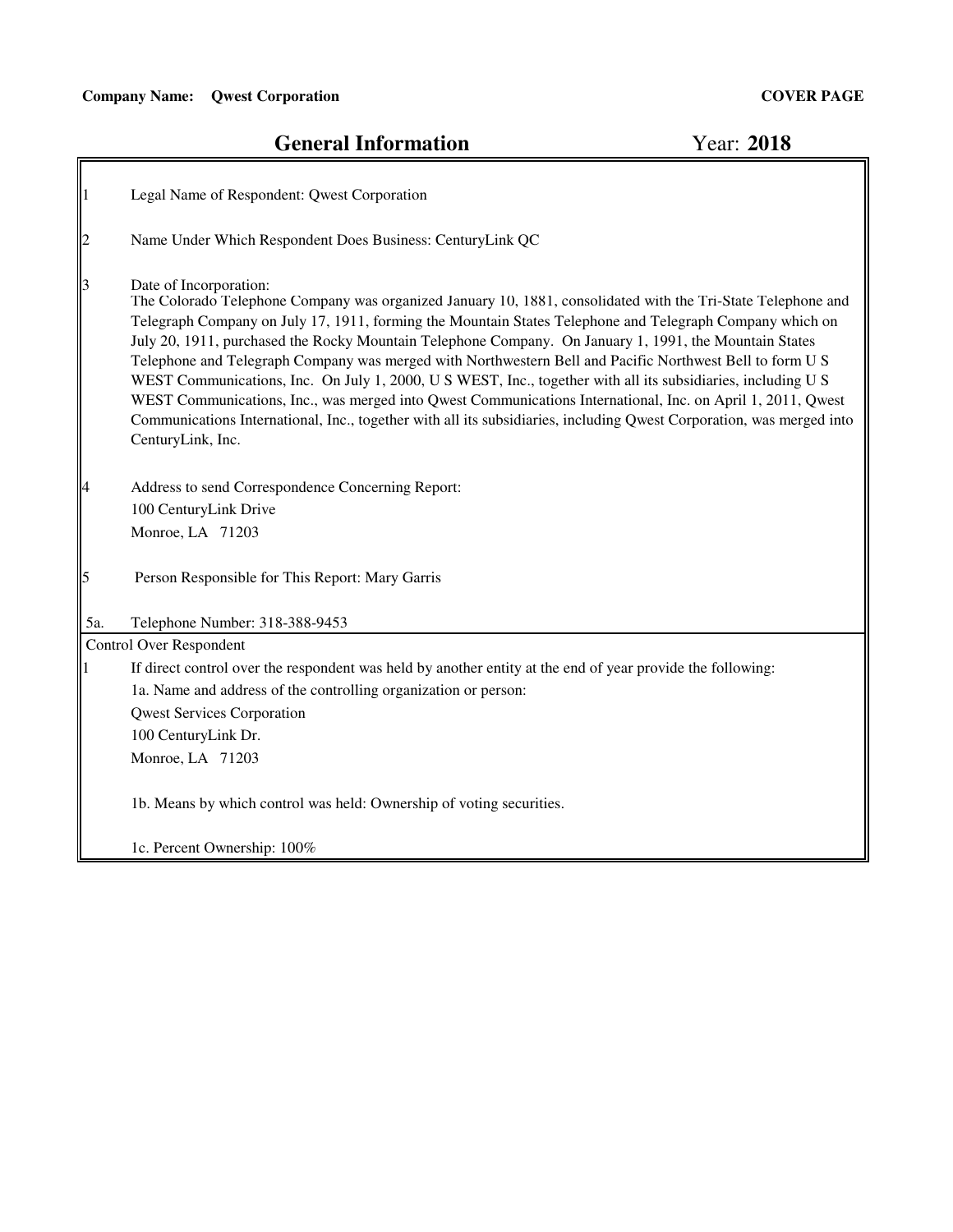#### **Company Name: Qwest Corporation**

Dollars in Thousands

| <b>SCHEDULE 1</b> |  |
|-------------------|--|
|-------------------|--|

|                |     |       | <b>Montana Total State Income Statement</b>            |          | 2018           |
|----------------|-----|-------|--------------------------------------------------------|----------|----------------|
|                |     | Acct. |                                                        | This     | Last           |
| Line No.       | No. |       | Description                                            | Year     | Year           |
|                | (a) |       | (b)                                                    | (c)      | (d)            |
| 1              |     |       | <b>REVENUES:</b>                                       |          |                |
| $\overline{c}$ |     | 5000  | <b>Basic Local Service Revenues</b>                    | 30,239   | 33,378         |
| 3              |     | 5080  | <b>Network Access Revenues</b>                         | 124,238  | 120,569        |
| 4              | *   | 5100  | Long Distance Message Revenue                          | 43       | 54             |
| 5              | ۸   | 5110  | <b>Unidirectional Long Distance Revenue</b>            | 43       | 54             |
| 6              | Λ   | 5120  | Long Distance Private Network Revenue                  | 0        | $\mathbf{0}$   |
| 7              | Λ   | 5160  | Other Long Distance Revenue                            | 0        | $\theta$       |
| 8              | Λ   | 5169  | Other Long Distance Revenue Settlements                | 0        | $\theta$       |
| 9              | *   | 5200  | Miscellaneous Revenue                                  | 17,219   | 16,433         |
| 10             | ۸   | 5230  | Directory Revenue                                      | 993      | 1,025          |
| 11             | ۸   | 5240  | <b>Rent Revenue</b>                                    | 4,098    | 3,837          |
| 12             | ٨   | 5250  | <b>Corporate Operations Revenue</b>                    | 259      | 59             |
| 13             | ٨   | 5260  | Miscellaneous Revenue                                  | 2,239    | 1,011          |
| 14             | ٨   | 5270  | Carrier Billing and Collection Revenue                 | 870      | 1,018          |
| 15             | ٨   | 5280  | Nonregulated Revenue                                   | 8,760    | 9,483          |
| 16             |     | 5300  | Uncollectible Revenue                                  | 654      | 791            |
| 17             |     |       | Total Revenues (L.2+L.3+L.4+L.9-L.16)                  | 171,085  | 169,643        |
| 18             |     |       | <b>OPERATING EXPENSES:</b>                             |          |                |
| 19             |     | 6110  | <b>Network Support Expense</b>                         | 104      | 94             |
| 20             |     | 6120  | <b>General Support Expense</b>                         | 4,285    | 4,044          |
| 21             |     | 6210  | <b>Central Office Switching Expense</b>                | 2,929    | 2,526          |
| 22             |     | 6220  | <b>Operator Systems Expense</b>                        | $\Omega$ | $\Omega$       |
| 23             |     | 6230  | <b>Central Office Transmission Expense</b>             | 1,480    | 2,105          |
| 24             |     | 6310  | Information Origination/Termination Expense            | 2,622    | 3,034          |
| 25             | *   | 6410  | Cable and Wire Facilities Expense                      | 15,768   | 14,950         |
| 26             | Λ   | 6431  | Aerial Wire Expense                                    | $\theta$ | 2              |
| $27\,$         | Λ   | 6441  | Conduit Systems Expense                                | 10       | 7              |
| 28             |     | 6510  | Other Property, Plant & Equipment Expense              | 342      | 381            |
| 29             |     | 6530  | <b>Network Operations Expense</b>                      | 6,987    | 7,833          |
| 30             |     | 6540  | Access Expense                                         | 2,002    | 1,940          |
| 31             |     | 6560  | Depreciation and Amortization Expense                  | 28,558   | 27,964         |
| 32             |     | 6610  | Marketing                                              | 6,485    | 7,690          |
| 33             |     | 6620  | Services                                               | 7,373    | 8,460          |
| 34             |     | 6710  | <b>Executive and Planning</b>                          | 488      | 428            |
| 35             |     | 6720  | General and Administrative                             | 13,007   | 10,921         |
| 36             |     | 6790  | Provision for Uncollectible Notes Receivable           | 0        | $\overline{0}$ |
| 37             |     |       | Total Operating Expenses (Sum L.19 to L.36-L.26-L.27)  | 92,429   | 92,368         |
| 38             |     | 7100  | Other Operating Income and Expense                     | 1        | $\Omega$       |
| 39             |     | 7200  | <b>Operating Taxes</b>                                 | 19,607   | 32,311         |
| 40             |     |       | <b>Net Operating Income</b><br>$(L.17-L.37+L.38-L.39)$ | 59,049   | 44,964         |

 $\land$  Subaccount of the account marked with a  $*$ .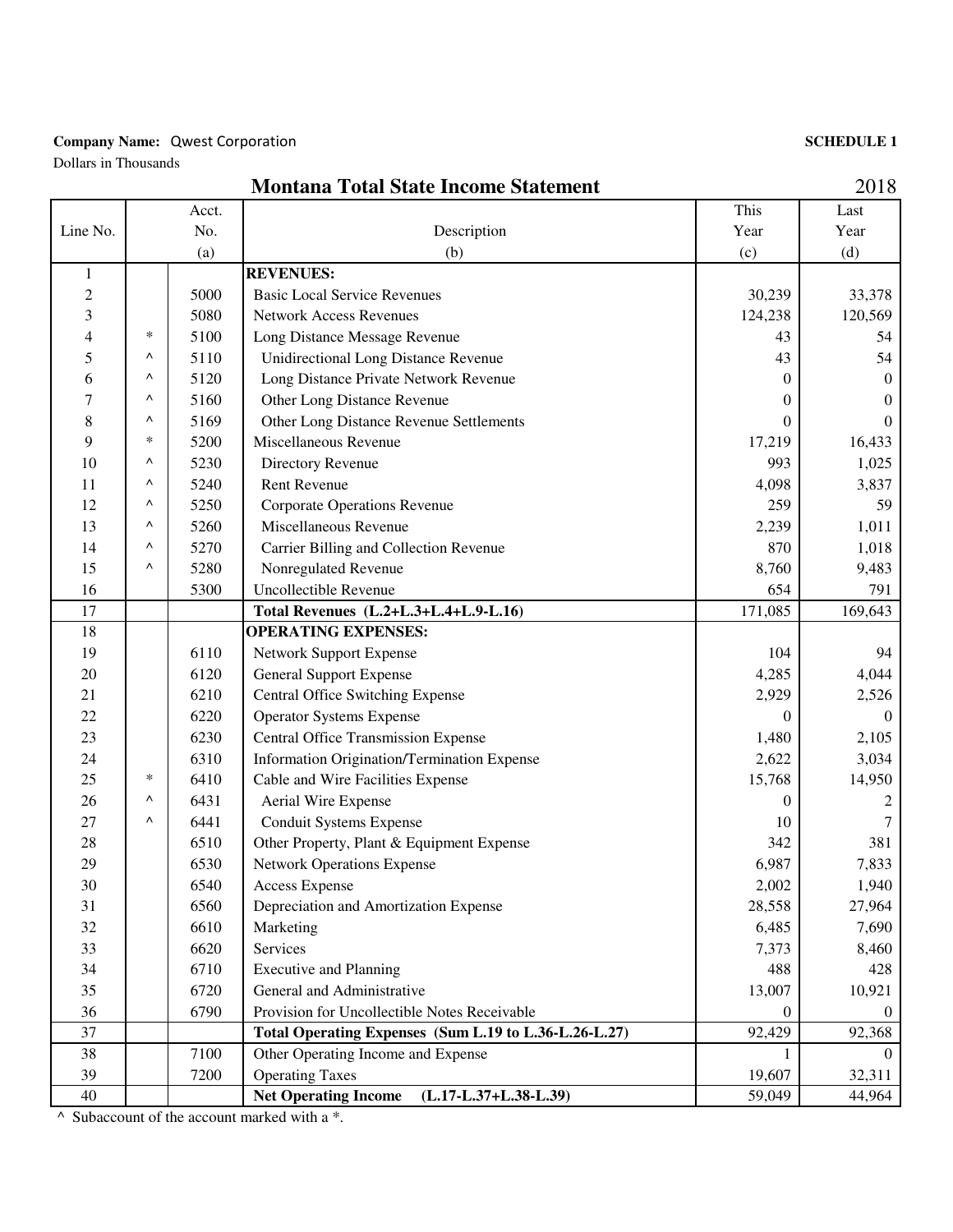#### **Company Name: Qwest Corporation**

Dollars in Thousands

### **SCHEDULE 2**

|                |        |       | <b>Montana Intrastate Income Statement</b>             |          | 2018     |
|----------------|--------|-------|--------------------------------------------------------|----------|----------|
|                |        | Acct. |                                                        | This     | Last     |
| Line No.       |        | No.   | Description                                            | Year     | Year     |
|                |        | (a)   | (b)                                                    | (c)      | (d)      |
| $\mathbf{1}$   |        |       | <b>REVENUES:</b>                                       |          |          |
| $\overline{c}$ |        | 5000  | <b>Basic Local Service Revenues</b>                    | 30,239   | 33,378   |
| 3              |        | 5080  | <b>Network Access Revenues</b>                         | 4,756    | 5,004    |
| 4              | $\ast$ | 5100  | Long Distance Message Revenue                          | 42       | 54       |
| 5              | Λ      | 5110  | <b>Unidirectional Long Distance Revenue</b>            | 42       | 54       |
| 6              | Λ      | 5120  | Long Distance Private Network Revenue                  | $\Omega$ | $\theta$ |
| 7              | Λ      | 5160  | Other Long Distance Revenue                            | 0        | $\theta$ |
| 8              | Λ      | 5169  | Other Long Distance Revenue Settlements                | 0        | $\Omega$ |
| 9              | $\ast$ | 5200  | Miscellaneous Revenue                                  | 6,079    | 5,539    |
| 10             | Λ      | 5230  | Directory Revenue                                      | 993      | 1,025    |
| 11             | ٨      | 5240  | <b>Rent Revenue</b>                                    | 2,835    | 2,665    |
| 12             | Λ      | 5250  | <b>Corporate Operations Revenue</b>                    | 183      | 42       |
| 13             | Λ      | 5260  | Miscellaneous Revenue                                  | 1,339    | 958      |
| 14             | ٨      | 5270  | Carrier Billing and Collection Revenue                 | 729      | 849      |
| 15             | Λ      | 5280  | Nonregulated Revenue                                   | 0        | $\Omega$ |
| 16             |        | 5300  | Uncollectible Revenue                                  | 257      | 338      |
| 17             |        |       | Total Revenues (L.2+L.3+L.4+L.9-L.16)                  | 40,860   | 43,637   |
| 18             |        |       | <b>OPERATING EXPENSES:</b>                             |          |          |
| 19             |        | 6110  | Network Support Expense                                | 71       | 64       |
| 20             |        | 6120  | <b>General Support Expense</b>                         | 2,972    | 2,801    |
| 21             |        | 6210  | <b>Central Office Switching Expense</b>                | 1,841    | 1,588    |
| 22             |        | 6220  | <b>Operator Systems Expense</b>                        | $\theta$ | $\Omega$ |
| 23             |        | 6230  | <b>Central Office Transmission Expense</b>             | 932      | 1,325    |
| 24             |        | 6310  | Information Origination/Termination Expense            | 227      | 218      |
| 25             | ∗      | 6410  | Cable and Wire Facilities Expense                      | 10,849   | 10,286   |
| 26             | ٨      | 6431  | Aerial Wire Expense                                    | 0        |          |
| 27             | ٨      | 6441  | Conduit Systems Expense                                | 7        | 5        |
| 28             |        | 6510  | Other Property, Plant & Equipment Expense              | 228      | 254      |
| 29             |        | 6530  | <b>Network Operations Expense</b>                      | 4,436    | 4,972    |
| 30             |        | 6540  | <b>Access Expense</b>                                  | 29       | 49       |
| 31             |        | 6560  | Depreciation and Amortization Expense                  | 19,343   | 18,948   |
| 32             |        | 6610  | Marketing                                              | 3,873    | 4,345    |
| 33             |        | 6620  | Services                                               | 5,618    | 6,294    |
| 34             |        | 6710  | <b>Executive and Planning</b>                          | 332      | 288      |
| 35             |        | 6720  | General and Administrative                             | 8,735    | 7,268    |
| 36             |        | 6790  | Provision for Uncollectible Notes Receivable           | 0        | $\theta$ |
| 37             |        |       | Total Operating Expenses (Sum L.19 to L.36-L.26-L.27)  | 59,487   | 58,700   |
| 38             |        | 7100  | Other Operating Income and Expense                     | (0)      | (0)      |
| 39             |        | 7200  | <b>Operating Taxes</b>                                 | 444      | (4,796)  |
| 40             |        |       | <b>Net Operating Income</b><br>$(L.17-L.37+L.38-L.39)$ | (19,071) | (10,268) |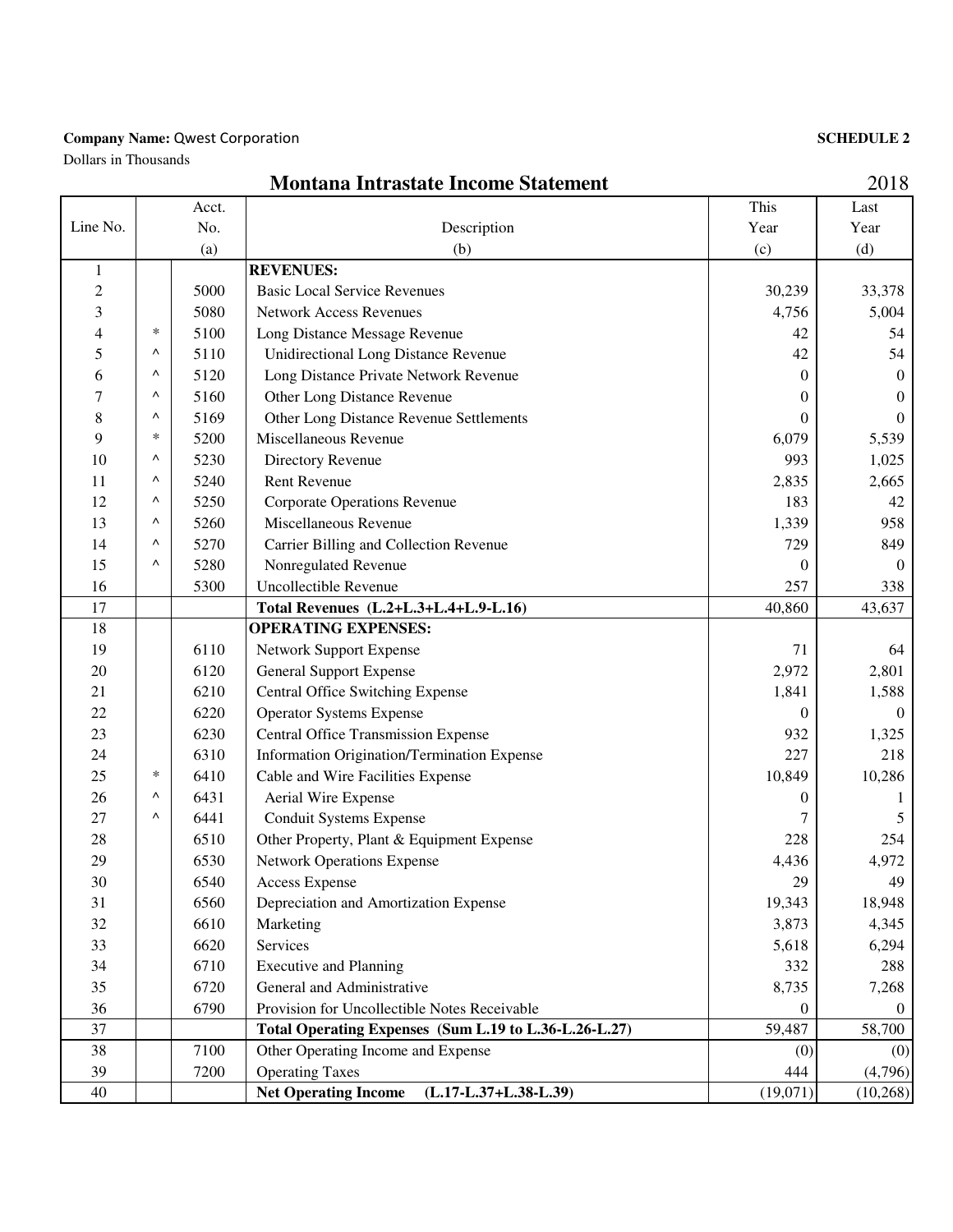#### Company Name: Qwest Corporation

Dollars in Thousands

#### **SCHEDULE 3**

|                | 2018<br><b>Montana Intrastate Regulated Income Statement</b> |       |                                                        |                  |              |
|----------------|--------------------------------------------------------------|-------|--------------------------------------------------------|------------------|--------------|
|                |                                                              | Acct. |                                                        | This             | Last         |
| Line No.       | No.                                                          |       | Description                                            | Year             | Year         |
|                |                                                              | (a)   | (b)                                                    | (c)              | (d)          |
| $\mathbf{1}$   |                                                              |       | <b>REVENUES:</b>                                       |                  |              |
| $\overline{c}$ |                                                              | 5000  | <b>Basic Local Service Revenues</b>                    | 30,101           | 33,214       |
| 3              |                                                              | 5080  | <b>Network Access Revenues</b>                         | 2,914            | 3,166        |
| $\overline{4}$ | $\ast$                                                       | 5100  | Long Distance Message Revenue                          | 43               | 56           |
| 5              | $\wedge$                                                     | 5110  | <b>Unidirectional Long Distance Revenue</b>            | 43               | 56           |
| 6              | Λ                                                            | 5120  | Long Distance Private Network Revenue                  | 0                | $\theta$     |
| 7              | ۸                                                            | 5160  | Other Long Distance Revenue                            | 0                | $\mathbf{0}$ |
| 8              | Λ                                                            | 5169  | Other Long Distance Revenue Settlements                | $\boldsymbol{0}$ | $\mathbf{0}$ |
| 9              | $\ast$                                                       | 5200  | Miscellaneous Revenue                                  | 5,326            | 4,819        |
| 10             | Λ                                                            | 5230  | Directory Revenue                                      | 993              | 1,025        |
| 11             | ۸                                                            | 5240  | Rent Revenue                                           | 2,834            | 2,777        |
| 12             | Λ                                                            | 5250  | <b>Corporate Operations Revenue</b>                    | 183              | 42           |
| 13             | Λ                                                            | 5260  | Miscellaneous Revenue                                  | 1,316            | 975          |
| 14             | Λ                                                            | 5270  | Carrier Billing and Collection Revenue                 | 0                | $\theta$     |
| 15             | Λ                                                            | 5280  | Nonregulated Revenue                                   | 0                | $\theta$     |
| 16             |                                                              | 5300  | Uncollectible Revenue                                  | 250              | 329          |
| 17             |                                                              |       | Total Revenues (L.2+L.3+L.4+L.9-L.16)                  | 38,134           | 40,927       |
| 18             |                                                              |       | <b>OPERATING EXPENSES:</b>                             |                  | $\Omega$     |
| 19             |                                                              | 6110  | Network Support Expense                                | 71               | 64           |
| 20             |                                                              | 6120  | <b>General Support Expense</b>                         | 2,796            | 2,625        |
| 21             |                                                              | 6210  | Central Office Switching Expense                       | 1,774            | 1,517        |
| 22             |                                                              | 6220  | <b>Operator Systems Expense</b>                        | 0                | $\theta$     |
| 23             |                                                              | 6230  | <b>Central Office Transmission Expense</b>             | 898              | 1,266        |
| 24             |                                                              | 6310  | Information Origination/Termination Expense            | 219              | 208          |
| 25             | $\ast$                                                       | 6410  | Cable and Wire Facilities Expense                      | 10,453           | 9,826        |
| 26             | Λ                                                            | 6431  | Aerial Wire Expense                                    | $\theta$         |              |
| 27             | $\wedge$                                                     | 6441  | <b>Conduit Systems Expense</b>                         | 7                | 5            |
| 28             |                                                              | 6510  | Other Property, Plant & Equipment Expense              | 228              | 254          |
| 29             |                                                              | 6530  | <b>Network Operations Expense</b>                      | 4,173            | 4,663        |
| 30             |                                                              | 6540  | <b>Access Expense</b>                                  | 29               | 49           |
| 31             |                                                              | 6560  | Depreciation and Amortization Expense                  | 18,263           | 17,750       |
| 32             |                                                              | 6610  | Marketing                                              | 3,001            | 3,606        |
| 33             |                                                              | 6620  | Services                                               | 5,618            | 6,294        |
| 34             |                                                              | 6710  | <b>Executive and Planning</b>                          | 332              | 288          |
| 35             |                                                              | 6720  | General and Administrative                             | 8,126            | 6,750        |
| 36             |                                                              | 6790  | Provision for Uncollectible Notes Receivable           | 0                | $\theta$     |
| 37             |                                                              |       | Total Operating Expenses (Sum L.19 to L.36-L.26-L.27)  | 55,981           | 55,160       |
| 38             |                                                              | 7100  | Other Operating Income and Expense                     | (0)              | (0)          |
| 39             |                                                              | 7200  | <b>Operating Taxes</b>                                 | 389              | (4,534)      |
| 40             |                                                              |       | <b>Net Operating Income</b><br>$(L.17-L.37+L.38-L.39)$ | (18, 235)        | (9,700)      |

^ Subaccount of the account marked with a \*.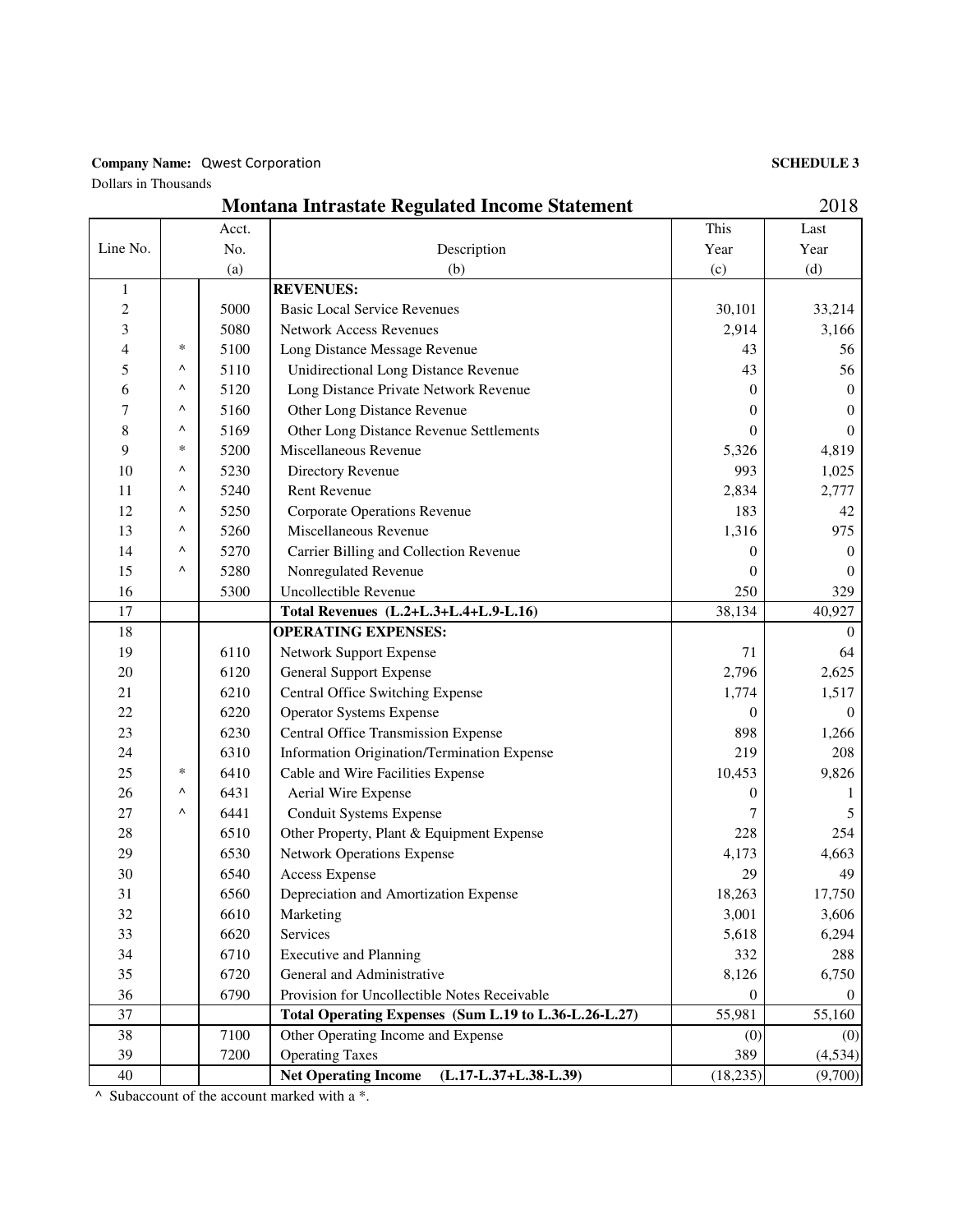**Company Name:** Composed Composed Composed Composed Composed Composed Composed Composed Composed Composed Composed Composed Composed Composed Composed Composed Composed Composed Composed Composed Composed Composed Composed

Dollars in Thousands

|                |       | <b>Average Rate Base - Total State</b>                    |           | 2018      |
|----------------|-------|-----------------------------------------------------------|-----------|-----------|
|                | Acct. |                                                           | This      | Last      |
| Line No.       | No.   | Description                                               | Year      | Year      |
|                | (a)   | (b)                                                       | (c)       | (d)       |
|                | 2001  | Telecommunications Plant in Service                       | 1,029,841 | 1,038,728 |
| $\mathfrak{D}$ | 3100  | <b>Accumulated Depreciation</b>                           | 950,510   | 952,960   |
| 3              | 2002  | Property Held for Future Telecommunications Use           |           |           |
| 4              | 3200  | Accumulated Depreciation - 2002                           |           |           |
| 5              | 1220  | Materials and Supplies                                    | 89        | 112       |
| 6              | 4340  | Noncurrent Deferred Operating Income Taxes                | 9,443     | 4,958     |
|                |       | Pre-1971 Unamortized Investment Tax Credits               |           |           |
| 8              |       | Cash Working Capital (if allowed by Commission)           |           |           |
| 9              |       | Total Average Rate Base (L.1-L.2+L.3-L.4+L.5-L.6-L.7+L.8) | 69,977    | 80,922    |

## **Average Rate Base - Intrastate**

|          | Acct. |                                                           | This    | Last    |
|----------|-------|-----------------------------------------------------------|---------|---------|
| Line No. | No.   | Description                                               | Year    | Year    |
|          | (a)   | (b)                                                       | (c)     | (d)     |
|          | 2001  | Telecommunications Plant in Service                       | 687,484 | 692,470 |
|          | 3100  | <b>Accumulated Depreciation</b>                           | 656,630 | 635,885 |
|          | 2002  | Property Held for Future Telecommunications Use           |         |         |
|          | 3200  | Accumulated Depreciation - 2002                           |         |         |
|          | 1220  | <b>Materials and Supplies</b>                             | 63      |         |
| 6        | 4340  | Noncurrent Deferred Operating Income Taxes                | 2.838   | 3,305   |
|          |       | Pre-1971 Unamortized Investment Tax Credits               |         |         |
| 8        |       | Cash Working Capital (if allowed by Commission)           |         |         |
| Q        |       | Total Average Rate Base (L.1-L.2+L.3-L.4+L.5-L.6-L.7+L.8) | 28,079  | 53,357  |

# **Average Rate Base - Regulated Intrastate**

|                | Acct. |                                                           | This      | Last         |
|----------------|-------|-----------------------------------------------------------|-----------|--------------|
| Line No.       | No.   | Description                                               | Year      | Year         |
|                | (a)   | (b)                                                       | (c)       | (d)          |
|                | 2001  | Telecommunications Plant in Service                       | 651,975   | 653,780      |
| ↑              | 3100  | Accumulated Depreciation                                  | 624.902   | 602,479      |
| 3              | 2002  | Property Held for Future Telecommunications Use           |           | $\mathbf{0}$ |
| $\overline{4}$ | 3200  | Accumulated Depreciation - 2002                           |           | $\mathbf{0}$ |
|                | 1220  | Materials and Supplies                                    | <b>60</b> | 69           |
| 6              | 4340  | Noncurrent Deferred Operating Income Taxes                | 2,631     | 3,266        |
|                |       | Pre-1971 Unamortized Investment Tax Credits               |           | $\mathbf{0}$ |
| 8              |       | Cash Working Capital (if allowed by Commission)           |           | $\mathbf{0}$ |
| Q              |       | Total Average Rate Base (L.1-L.2+L.3-L.4+L.5-L.6-L.7+L.8) | 24,502    | 48.104       |